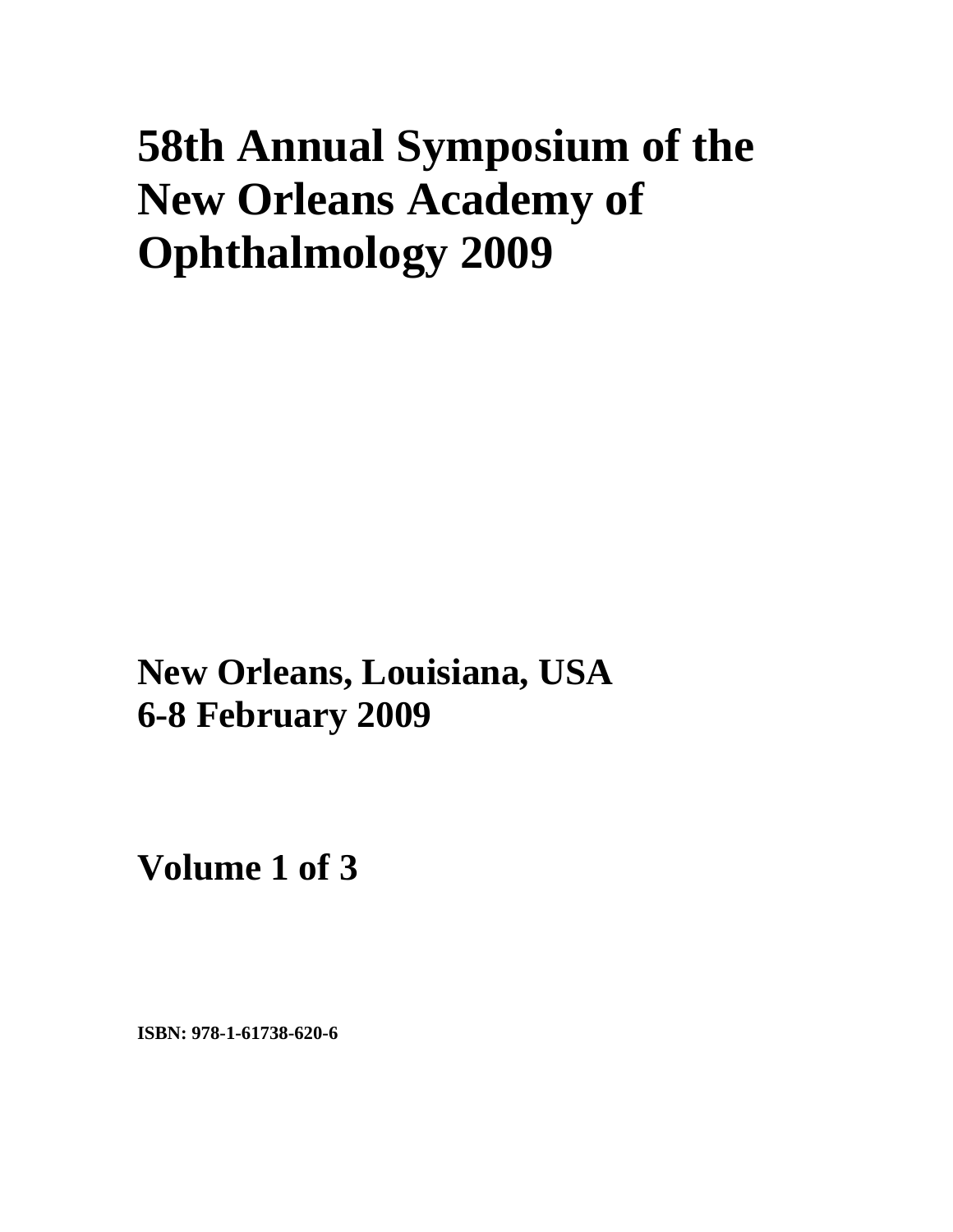**Printed from e-media with permission by:** 

Curran Associates, Inc. 57 Morehouse Lane Red Hook, NY 12571



**Some format issues inherent in the e-media version may also appear in this print version.** 

Copyright© (2009) by the New Orleans Academy of Ophthalmology All rights reserved.

Printed by Curran Associates, Inc. (2010)

For permission requests, please contact the New Orleans Academy of Ophthalmology at the address below.

New Orleans Academy of Ophthalmology 7733 Maple Street New Orleans, Louisiana 70118

Phone: (504) 861-2550 Fax: (504) 861-2549

web@noao.org

#### **Additional copies of this publication are available from:**

Curran Associates, Inc. 57 Morehouse Lane Red Hook, NY 12571 USA Phone: 845-758-0400 Fax: 845-758-2634 Email: curran@proceedings.com Web: www.proceedings.com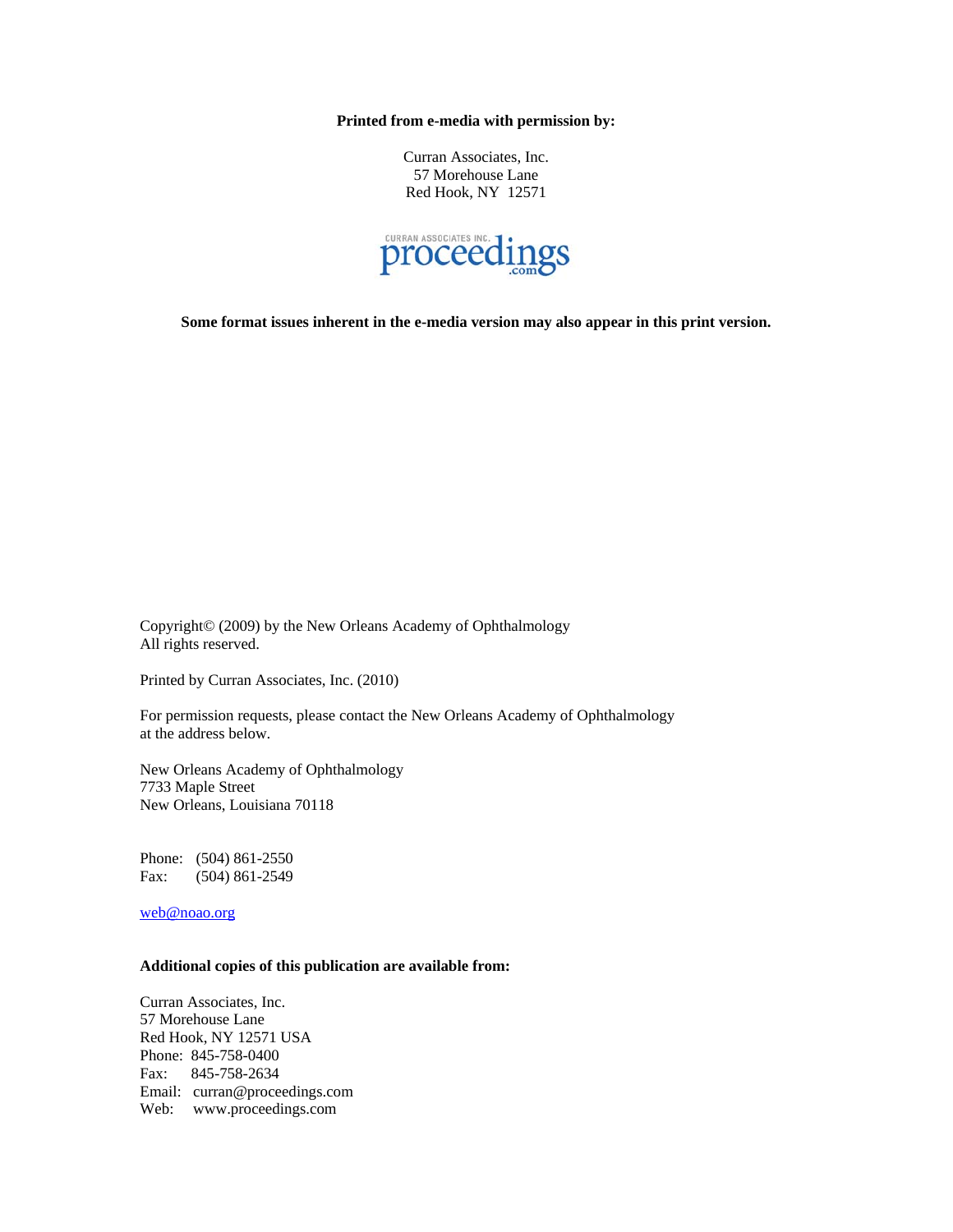# **TABLE OF CONTENTS**

#### Volume 1

# **DAY ONE**

| K. W. Wright |  |
|--------------|--|
|              |  |
| K. W. Wright |  |
|              |  |
| K. W. Wright |  |
|              |  |
| K. W. Wright |  |
|              |  |
| K. W. Wright |  |
|              |  |
| D. L. Guyton |  |
|              |  |
| E. Buckley   |  |
|              |  |
| C.D. McCord  |  |
|              |  |
| R. A. Dailey |  |
|              |  |
| R. A. Dailey |  |
|              |  |
| D. L. Guyton |  |
|              |  |
| N/A          |  |
| E. Buckley   |  |
|              |  |
| E. Buckley   |  |

### Volume 2

| D. L. Guyton |  |
|--------------|--|
|              |  |
| C.D. McCord  |  |
|              |  |
| D. A. Plager |  |
|              |  |
| N/A          |  |

# **DAY TWO**

| K. W. Wright |  |
|--------------|--|
|              |  |
| M. R. Levine |  |
|              |  |
| M. R. Levine |  |
|              |  |
| M. R. Levine |  |
|              |  |
| S. Slade     |  |